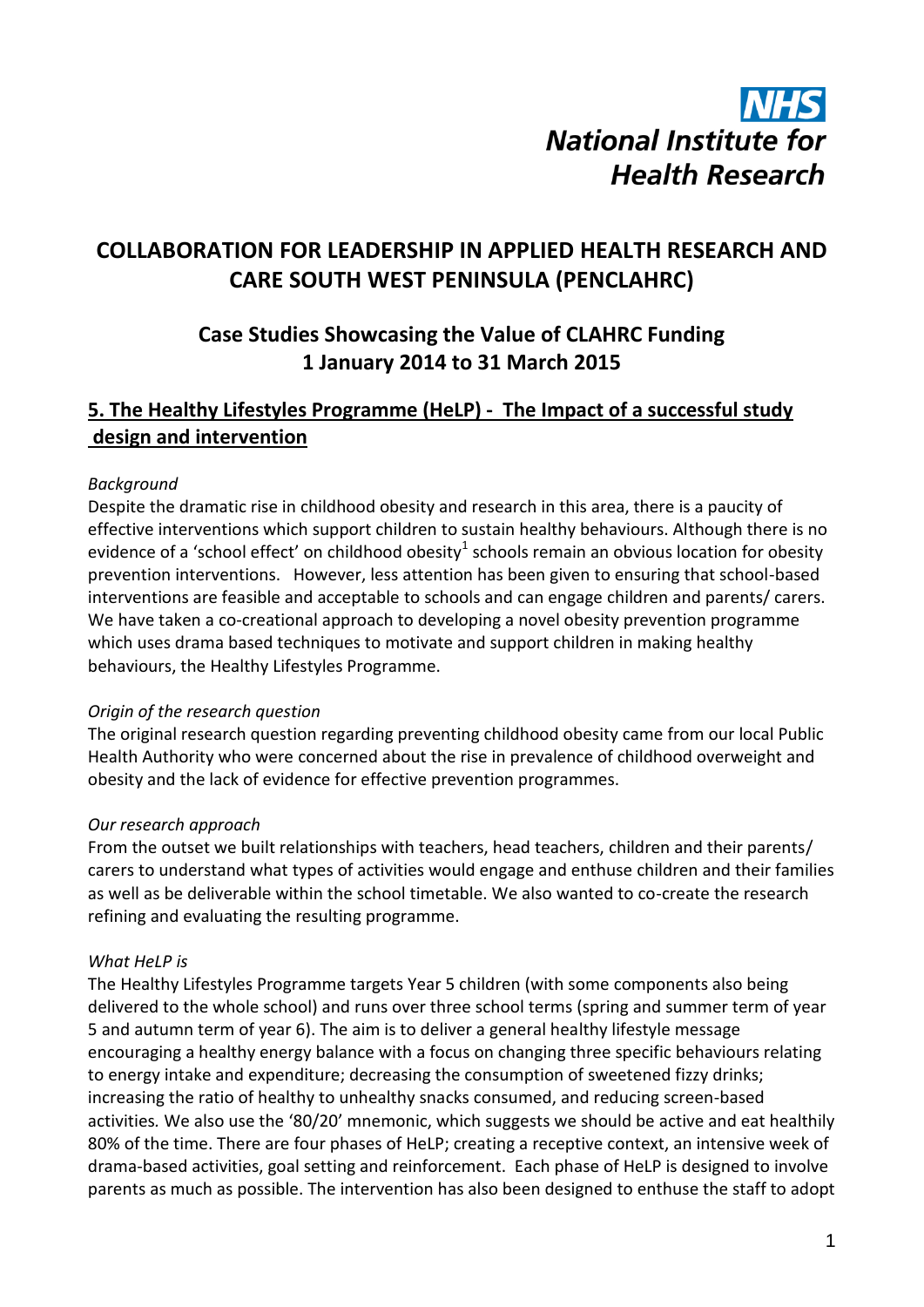the messages and continue with related activities during or after the intervention. Our hypothesis is that school engagement will strengthen child and thus parental engagement with the programme.

#### *Refining the intervention*

Listening to teachers, parents and children we refined the intervention, adding in an additional phase of reinforcement activities, bringing in dance groups as well as local sports groups and ensuring all the teaching materials met National Curriculum guidelines and the programme as a whole complemented the Healthy Schools award and PHSE lessons for that age group.

#### *Teachers and parents as ambassador*

Our ethos of co-creating the research led to teachers (and headteachers) and parents acting as ambassadors for the Programme. Following the initial pilot the headteacher rang other primary heads to secure a second school for programme refinement and development of measurement activities. The head teacher and a Year 5 teacher from that school subsequently spoke at the Devon Association of Primary Heads to help us recruit schools for the exploratory trial. Parents and children came forward and offered to help us design the trial to determine the effectiveness of HeLP, including what an acceptable trial design would look like, writing the parent information sheets, reviewing questionnaires, maximising parental engagement opportunities in the programme.

#### **CONTRIBUTION OF NIHR CLAHRC**

This project developed from a question submitted by partner organisations during the pilot NIHR CLAHRC. The development and evaluation of the intervention has been led by Professors Wyatt and Logan who are supported by PenCLAHRC which also provided methodological and PPI input. The process used has followed the PenCLAHRC principles of involving those who will use the information, including families, teachers, partner organisations and public health and education, in all stages to enhance the likelihood of the results changing practice.

#### **WHAT HAPPENED NEXT?**

## *How this co-creational approach has worked*

## **School Recruitment**

We had 3 months to recruit 32 schools (half of which had to have >19% pupils eligible for free school meals and at least one year 5 class with 20 or more pupils (only 40 primary schools in Devon met this criteria). A head teacher and teacher supported our recruitment, attending locality meetings of the Devon Association of Primary Heads and discussing the study and what it was like to participate. Within three months we had 36 schools wanting to participate and of these four agreed to be on a waiting list should any school drop out before Cohort 2 started.

## **Children Recruitment**

We had several parents who were part of the Advisory panel for the trial and they read and commented on the literature regarding the trial which was sent to 1371 families of Year 5 children. Only 21 children opted out of the study, leaving 1350 children participating in the trial.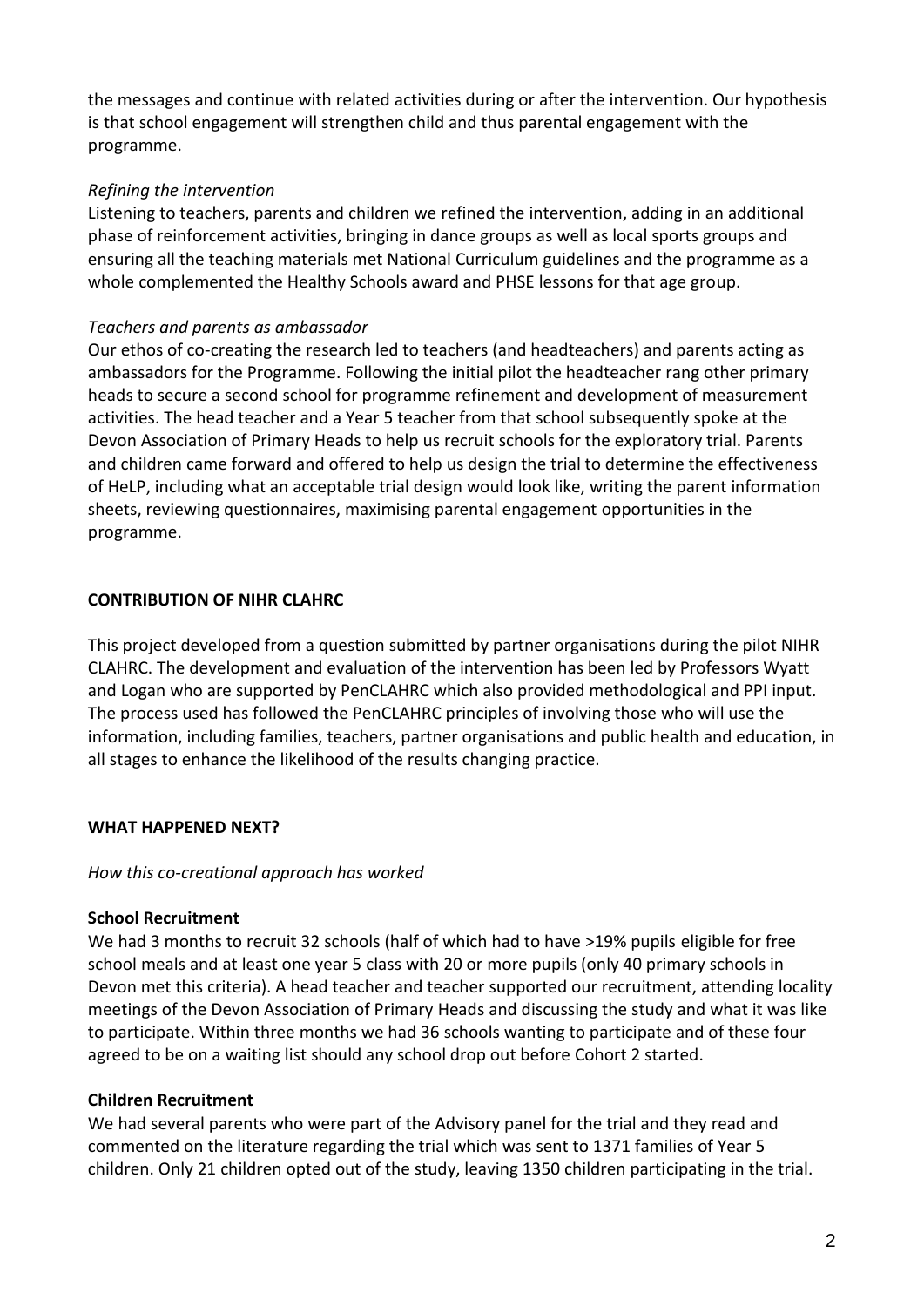#### **Retention**

*Schools*: All schools in Cohort 1 remained in the study. Two schools went into special measures before cohort 2 started and requested to leave the trial, however two schools from the waiting list still wanted to participate; all schools have remained in the study in Cohort 2 too. Baseline measures were height, weight, % body fat; waist circumference; physical activity and dietary behaviours. Because we have involved teachers and families in designing the study (as well as the programme) very few children chose not to participate in the study and 99.5% of all the children provided height, weight, diet and activity data at baseline. We have 18 month follow up data on 95% of the children and 94% for Cohort 1, which makes this one of the most successful schoolbased trials to date in terms of recruitment and retention. As a result of these retention rates, NIHR awarded us £85,000 additional funding to ensure we would capture all the data from the children.

#### **Engagement with the Programme**

651 children have received the healthy lifestyles programme and unlike other school based obesity prevention programmes, there is no differential loss to follow up or engagement with Programme from children from less affluent backgrounds. This suggests that the Programme engages all children and their families regardless of socioeconomic status. Involving people at all stages in the research has ensured that we have a Programme that schools and children want to participate in, engages teachers and families, and is allowing us to deliver a trial to the highest possible standard.

#### *Impact of how research is being conducted*

We have been invited to speak at an NIHR schools-based research event to discuss the challenges and facilitators to conducting school based research (October 2014). We have been invited to speak at a regional Public Health event looking at commissioning for preventative measures for childhood obesity (February 2015). We have discussed our evaluative approaches at a SfPH evaluation day for local government employees. KW has been approached by Eden to be an ambassador for a joint Wellcome-Eden national food programme. The HeLP trial is a case study of conducting publicly engaged research for the RCUK funded Exeter Catalyst

The development and evaluative research underpinning HeLP is underpinning a new piece of research looking at healthy lifestyles for obese young people- this is being submitted to NIHR-RfPB and / or MRC/ PHR.

#### *Impact of trial to date*

We have been approached by a social enterprise company who are looking for health promoting, school based programmes and would like to be involved in the roll out of HeLP should it be effective. Initial conversations with Public Health England suggest that if HeLP is effective a social enterprise would be a recommended delivery mode. Manuals for delivery (teachers, actors and HeLP coordinators) have been developed and copyrighted.

An unintended consequence of the programme has been the identification (by teachers, parents and children) of possible obsessive eating/ activity behaviours. At present there is no formal mechanism within schools to identify such behaviours and our local public health directorate and community paediatricians and head teachers are interested in how we can capitalise on this.